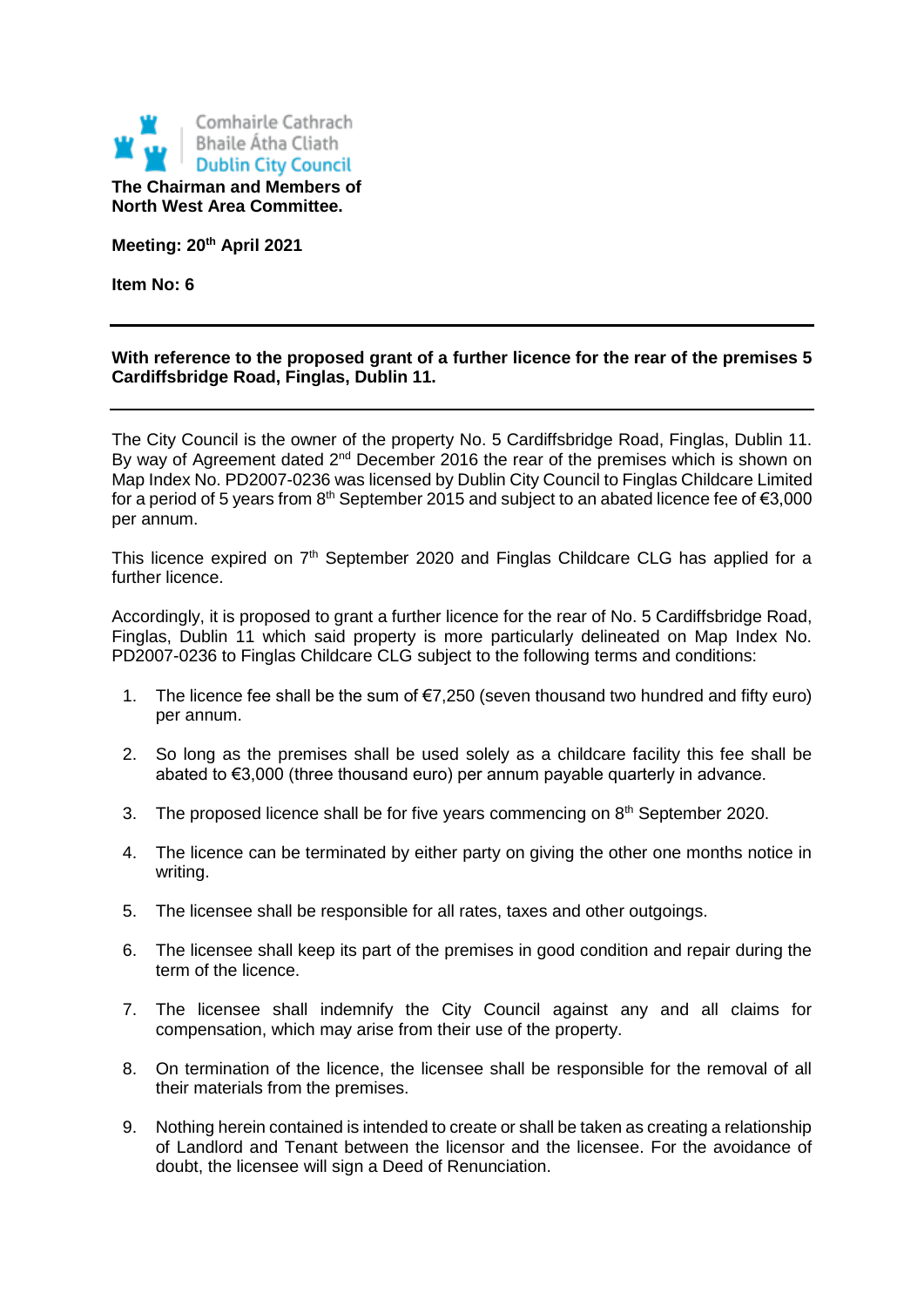10. The licence will be subject to any terms and conditions deemed appropriate by the Council's Law Agent in agreements of this type.

**P.Clegg Executive Manager**